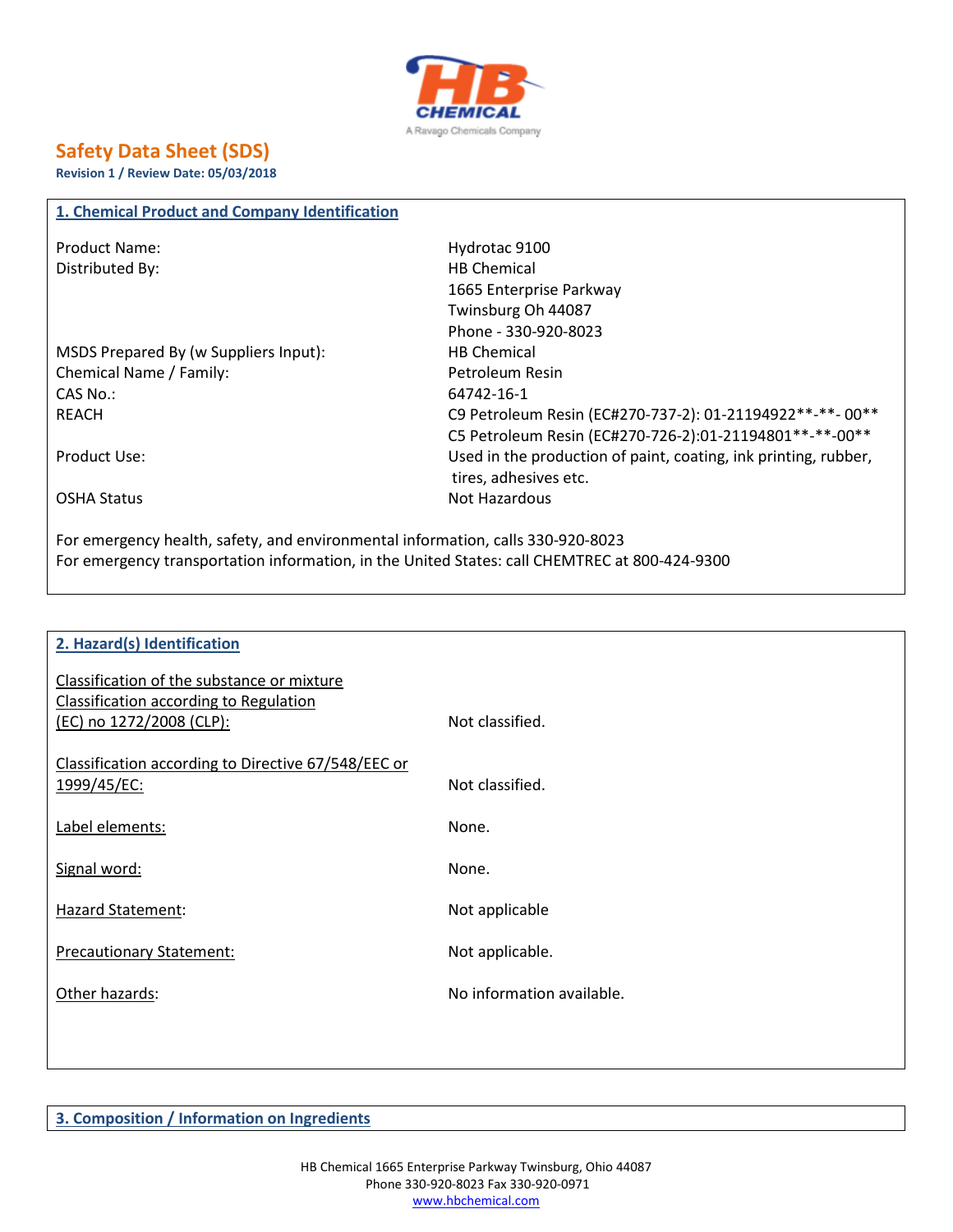| Substance               |                          |         |  |
|-------------------------|--------------------------|---------|--|
| <b>Chemical Name</b>    | CAS Number               | Weight  |  |
| <b>Petroleum Resins</b> | 64742-16-1               | >99%    |  |
| Ash                     | $\overline{\phantom{0}}$ | $< 1\%$ |  |

| <b>4. First Aid Measures</b>                                     |                                                                                                                                                                                                      |
|------------------------------------------------------------------|------------------------------------------------------------------------------------------------------------------------------------------------------------------------------------------------------|
| General advice:                                                  | In case of accident or un- wellness, seek medical advice<br>immediately.                                                                                                                             |
| Inhalation:                                                      | IF INHALED: remove victim to fresh air and keep at rest in a<br>position comfortable for breathing. Get medical<br>advice/attention if you feel unwell.                                              |
| Eyes:                                                            | IN IN EYES: rinse cautiously with water for several minutes.<br>Remove contact lenses, if present and easy to remove. Continue<br>rinsing. If eye irritation persists: get medical advice/attention. |
| Skin:                                                            | Wash off immediately with soap and plenty of water. If skin<br>irritation persists, call a physician.                                                                                                |
| Ingestion:                                                       | Call a POISON CENTER or doctor/physician if you feel unwell.<br>Rinse mouth.                                                                                                                         |
| Most important symptoms and effects,<br>both acute and delayed : | No information available.                                                                                                                                                                            |
| Indication of any immediate medical attention and                |                                                                                                                                                                                                      |
| special treatment needed:                                        | No information available.                                                                                                                                                                            |

| <b>5. Fire-Fighting Measures</b>            |                                                                                                                                                                                                                                                                                                                                                          |
|---------------------------------------------|----------------------------------------------------------------------------------------------------------------------------------------------------------------------------------------------------------------------------------------------------------------------------------------------------------------------------------------------------------|
| Suitable Extinguishing Media:               | Use extinguishing measures that are appropriate to local<br>circumstances and the surrounding environment. CO2, dry<br>chemical, dry sand, alcohol-resistant foam.                                                                                                                                                                                       |
| Unsuitable extinguishing Media:             | No information available.                                                                                                                                                                                                                                                                                                                                |
| Special hazards arising from the substance: | May be ignited by heat, sparks or flames. Thermal<br>decomposition can lead to release of irritating and toxic gases<br>and vapors: carbon oxides (COx)                                                                                                                                                                                                  |
| Advice for firefighters:                    | Wear self-contained breathing apparatus and protective suit.<br>Stay upwind. Ensure adequate ventilation especially in confined<br>areas. Move containers from fire area if you can do it without<br>risk. Cool drums with water spray. Do not allow run-off from<br>fire-fighting to enter drains or water course. Evacuate personnel<br>to safe areas. |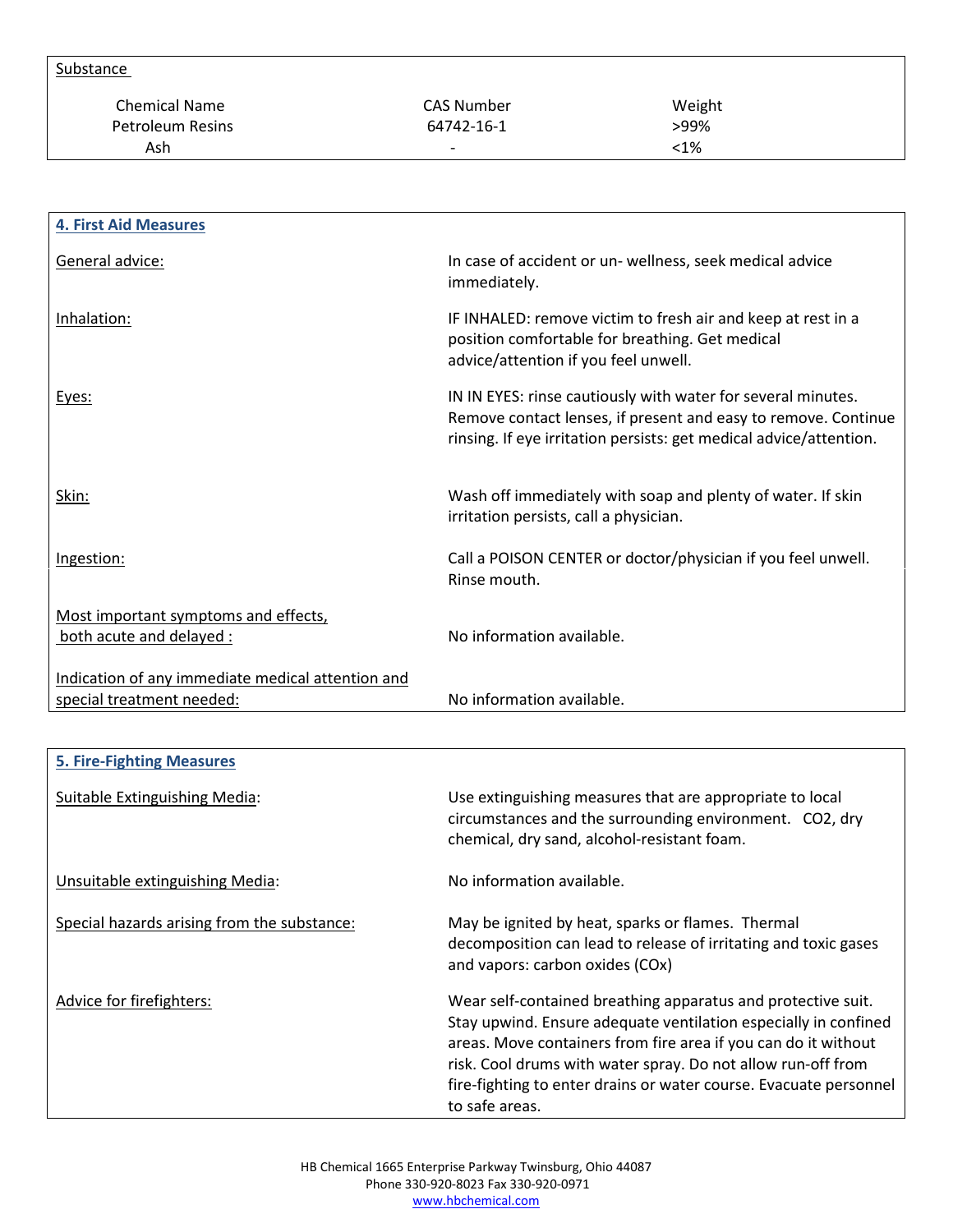| <b>6. Accidental Release Measures</b>                                         |                                                                                                                                                                                                                                           |
|-------------------------------------------------------------------------------|-------------------------------------------------------------------------------------------------------------------------------------------------------------------------------------------------------------------------------------------|
| Personal precaution, protective equipment and<br><b>Emergency procedures:</b> | Use personal protection recommended in Section 8. Avoid                                                                                                                                                                                   |
|                                                                               | contact with eyes and skin. Ensure adequate ventilation,<br>especially in confined areas. Remove all sources of ignition.<br>Avoid breathing vapors or mists.                                                                             |
| Environmental precautions:                                                    | Do not allow into any sewer, on the ground or into any body of<br>water. Prevent environmental discharge consistent with<br>regulatory requirements. Local authorities should be advised if<br>significant spillages cannot be contained. |
| Methods and material for containment                                          |                                                                                                                                                                                                                                           |
| and cleaning up:                                                              | Sweep up and shovel into suitable containers for disposal. Flush<br>area with flooding quantities of water. Avoid generation of<br>dust.                                                                                                  |
| Reference to other sections:                                                  | See section 7, 8 and 13 for more information.                                                                                                                                                                                             |

| 7. Handling and Storage:             |                                                                                                                                                                                                                                                                                                                                                |
|--------------------------------------|------------------------------------------------------------------------------------------------------------------------------------------------------------------------------------------------------------------------------------------------------------------------------------------------------------------------------------------------|
| Precautions to be taken in handling: | Handle in accordance with good industrial hygiene and safety<br>practice. Use perso0nal protective equipment as required.<br>Avoid contact with skin, eyes or clothing. Wash throughout after<br>handling. Use only outdoors and or well ventilated areas. Do<br>not eat during or smoke when using this product. Avoid<br>generation of dust. |
| Conditions for safe Storage:         | Keep container tightly closed in a dry and well -ventilated place.<br>Keep away from heat, sparks, flame and other sources of<br>ignition. Keep away from clothing as well as other incompatible<br>material.                                                                                                                                  |
| Specific end use:                    | Apart from the uses mentioned in Section 1 no other specific<br>use are stipulated.                                                                                                                                                                                                                                                            |

| 8. Exposure Controls / Personal Protection                                                       |                                                                                                               |  |
|--------------------------------------------------------------------------------------------------|---------------------------------------------------------------------------------------------------------------|--|
| Control parameters:                                                                              | Not established.                                                                                              |  |
| Derived No Effect Level (DNEL):                                                                  | No information available.                                                                                     |  |
| Predicted no Effect Concentration (PNEC):                                                        | No information available.                                                                                     |  |
| <b>Exposure Controls</b><br>Engineering controls:                                                | Ensure adequate ventilation, especially in confined areas.<br>Showers, Eyewash stations. Ventilation systems. |  |
| <b>Respiratory Protection:</b>                                                                   | In case of insufficient ventilation, wear suitable respiratory<br>equipment.                                  |  |
| HB Chemical 1665 Enterprise Parkway Twinsburg, Ohio 44087<br>Phone 330-920-8023 Fax 330-920-0971 |                                                                                                               |  |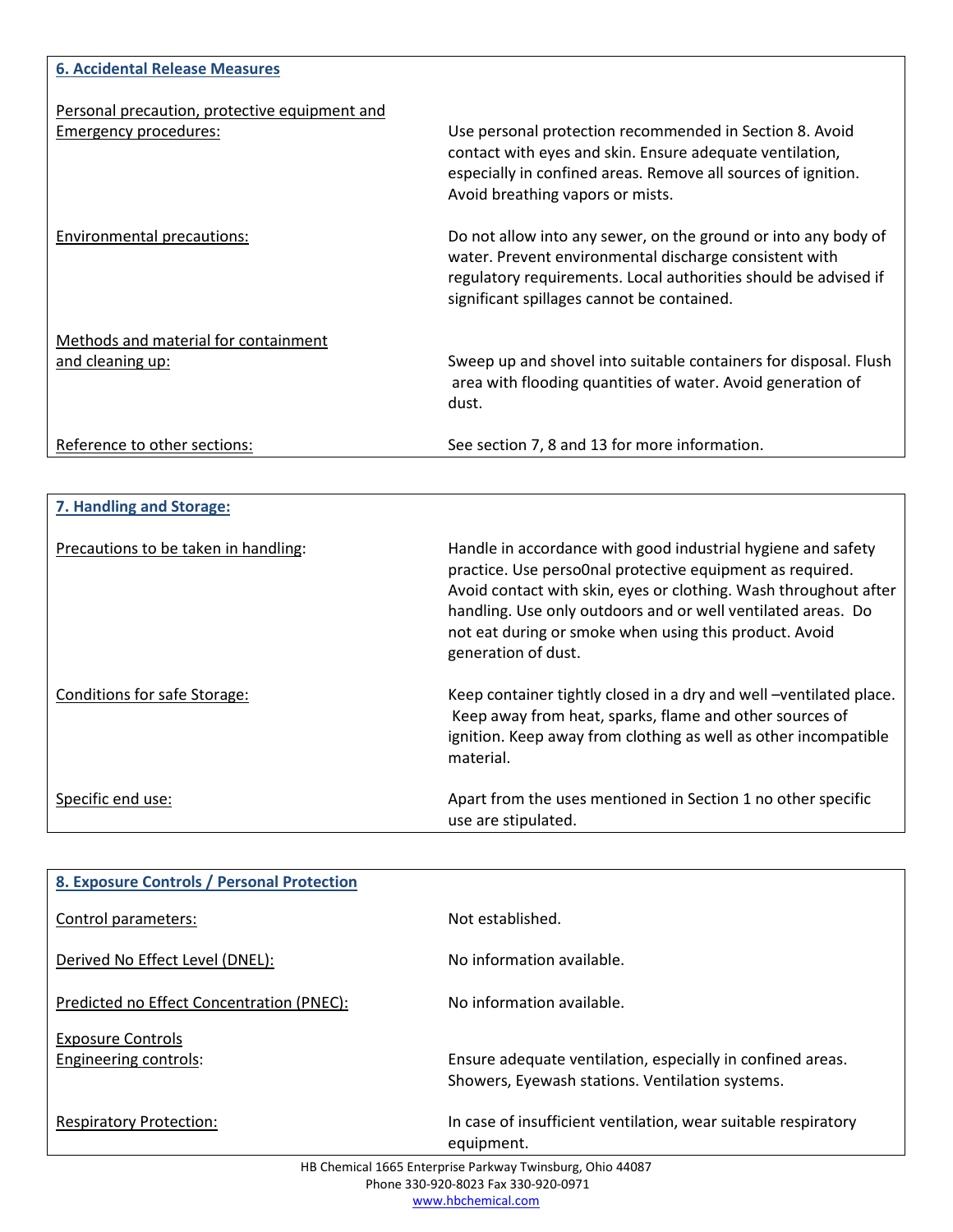| <b>Protective Gloves:</b>        | Weare protective gloves.                       |
|----------------------------------|------------------------------------------------|
| Eye Protection:                  | Wear safety glasses or chemical goggles.       |
| Skin and Body Protection:        | Suitable protective clothing.                  |
| Environmental exposure controls: | Prevent product from entering drains.          |
| Decontamination Facilities:      | Eye bath, washing facilities (sinks / showers) |

## **9. Physical and Chemical Properties**

| <b>Physical Form:</b>           | Solid                     |
|---------------------------------|---------------------------|
| Appearance & Odor:              | Light yellow/slight odor. |
| Odor Threshold                  | Not available             |
| pH                              | Not applicable            |
| Melting point/freezing point    | 90-160 °C                 |
| Boiling point / boiling range   | Not available             |
| Flash point                     | Not applicable            |
| Evaporation rate                | Not applicable            |
| Flammability (solid, gas)       | Not available             |
| Flammability Limit in Air       | Not available             |
| Vapor Pressure                  | Not applicable            |
| Vapor density                   | Not available             |
| Density                         | $1.05 - 1.1$ g/cm3        |
| Relative density                | Not available             |
| <b>Bulk density</b>             | Not available             |
| Specific gravity                | Not available             |
| Water solubility                | Not available             |
| <b>Partition coefficient</b>    | Not available             |
| <b>Autoignition temperature</b> | Not available             |
| Decomposition temperature       | Not available             |
| Kinematic viscosity             | Not applicable            |
| Dynamic viscosity               | Not applicable            |
| Explosive properties            | Not an explosive          |
| Oxidizing properties            | Not available             |

| 10. Stability and Reactivity        |                                                                                                   |
|-------------------------------------|---------------------------------------------------------------------------------------------------|
| Reactivity:                         | Stable under recommended storage and handling conditions.<br>(see section7 handling and storage.) |
| Stability:                          | Stable under normal conditions.                                                                   |
| Possibility of hazardous reactions: | None under normal processing.                                                                     |
| Conditions to Avoid:                | Heat, flames and sparks. Other sources of ignition. Incompatible<br>materials.                    |
| Incompatible materials:             | Strong acids. Strong bases. Strong oxidizing agents.                                              |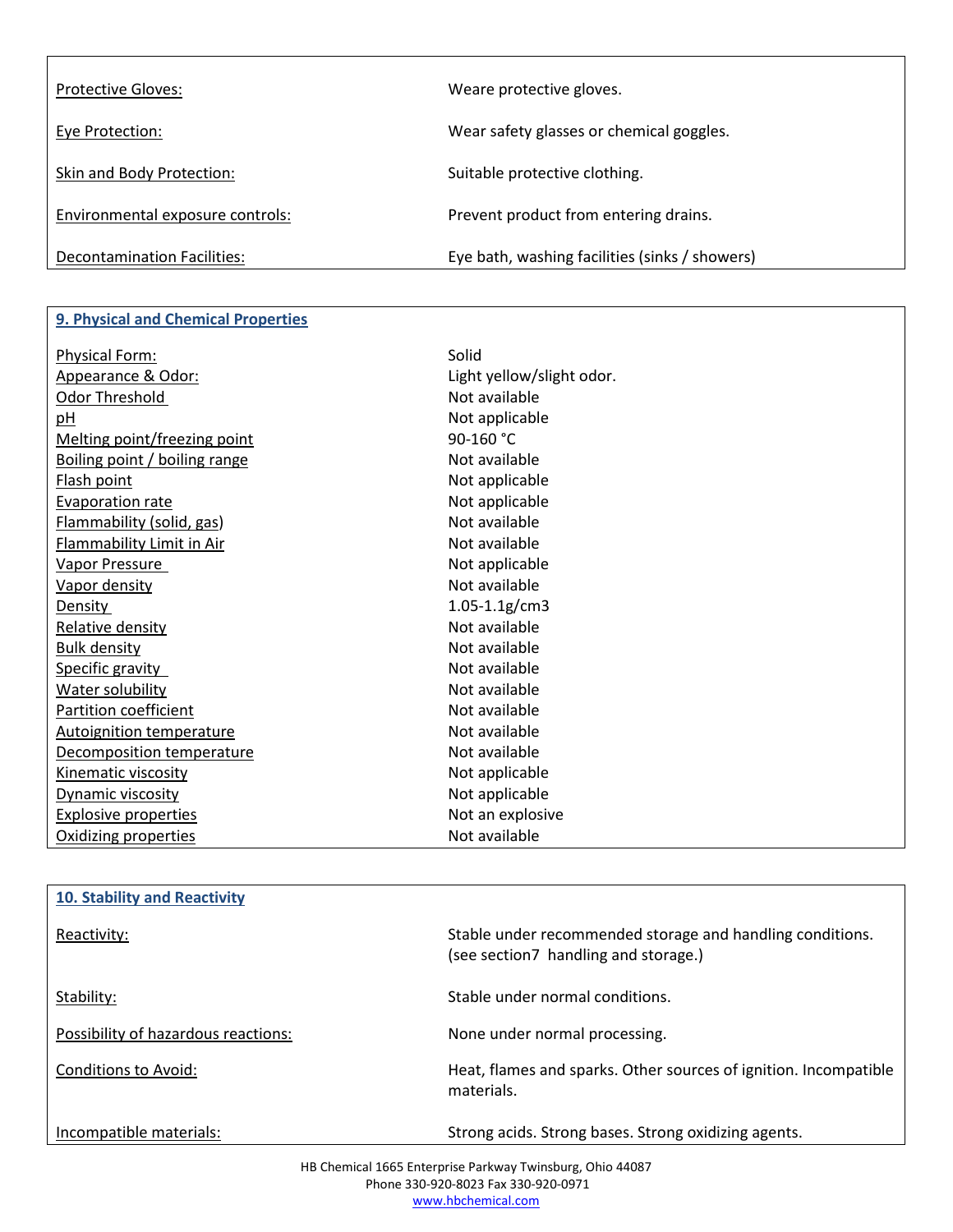| 11. Toxicological Information |  |
|-------------------------------|--|
|-------------------------------|--|

| Information on toxicological effects<br>Acute toxicity: | No information available.                 |
|---------------------------------------------------------|-------------------------------------------|
| Skin corrosion/irritation:                              | Non-irritating to the skin.               |
| Serious eye damage/eye irritation :                     | No eye irritation.                        |
| Sensitization:                                          | No sensitization responses were observed. |
| Germ cell mutagenicity:                                 | No information available.                 |
| Carcinogenicity:                                        | No information available                  |
| Reproductive toxicity:                                  | No information available.                 |
| STOT - single exposure:                                 | No information available.                 |
| STOT - repeated exposure:                               | No information available.                 |
| Aspiration hazard:                                      | No information available.                 |

| 12. Ecological Information          |                                                                                           |
|-------------------------------------|-------------------------------------------------------------------------------------------|
| Toxicity:                           | No information available.                                                                 |
| Persistence and degradability:      | No information available.                                                                 |
| Bioaccumulative potential:          | No information available.                                                                 |
| Mobility in soil:                   | No information available                                                                  |
| Results of PBT and vPvB assessment: | This substance is not considered to be very persistent nor very<br>bioaccumulating (vPvB) |
| Other adverse effects:              | No information available.                                                                 |

| <b>13. Disposal Considerations</b>   |                                                                                                        |
|--------------------------------------|--------------------------------------------------------------------------------------------------------|
| Waste from residues/unused products: | Disposal should be in accordance with applicable regional,<br>national and local laws and regulations. |
| Contaminated packaging:              | Empty containers should be taken for local recycling, recovery<br>or waste disposal.                   |

**14. Transport Information**